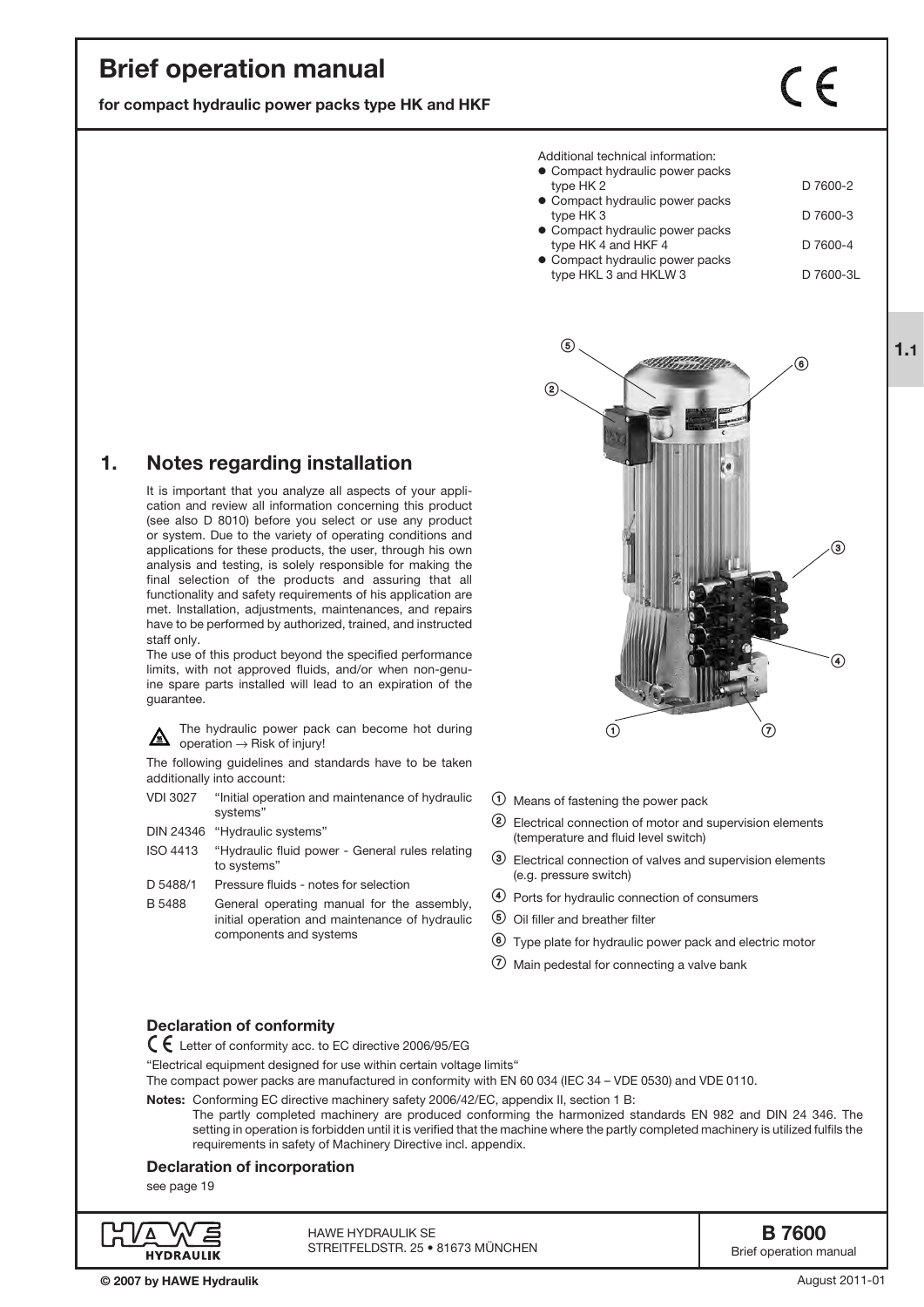## 2. Coding

Type plate for hydraulic power pack with 3-phase motor



Type plate for the motor of the hydraulic power packs with 3-phase motor



Type plate for fan of the hydraulic power packs type HKF



- ; Complete type coding
- 2 Commission number
- <sup>3</sup> Production date: Week/Year
- $\overline{4}$  Geometric delivery flow of the pump, flow Q (lpm) = Vg  $\cdot$  n / 1000
- ? max. perm. operating pressure
- $\circledast$  Nom. voltage and mains frequency according to circuitry  $(\curlyvee,\triangle)$ Voltage ranges  $(\curlyvee, \triangle)$ , where the rated performance is available: - 50 Hz: ±10% (IEC 38) - 60 Hz: ±5%
- $\circled{7}$  Nom. power according to mains frequency (50 Hz, 60 Hz) The actual power consumption can be higher than the nom. power!

B Nom. current

The actual current consumption can be higher than the nom. current!

- C Nom. speed
- 10 Data of the auxiliary blower with type HKF Nom. voltage, nom. speed, nom. power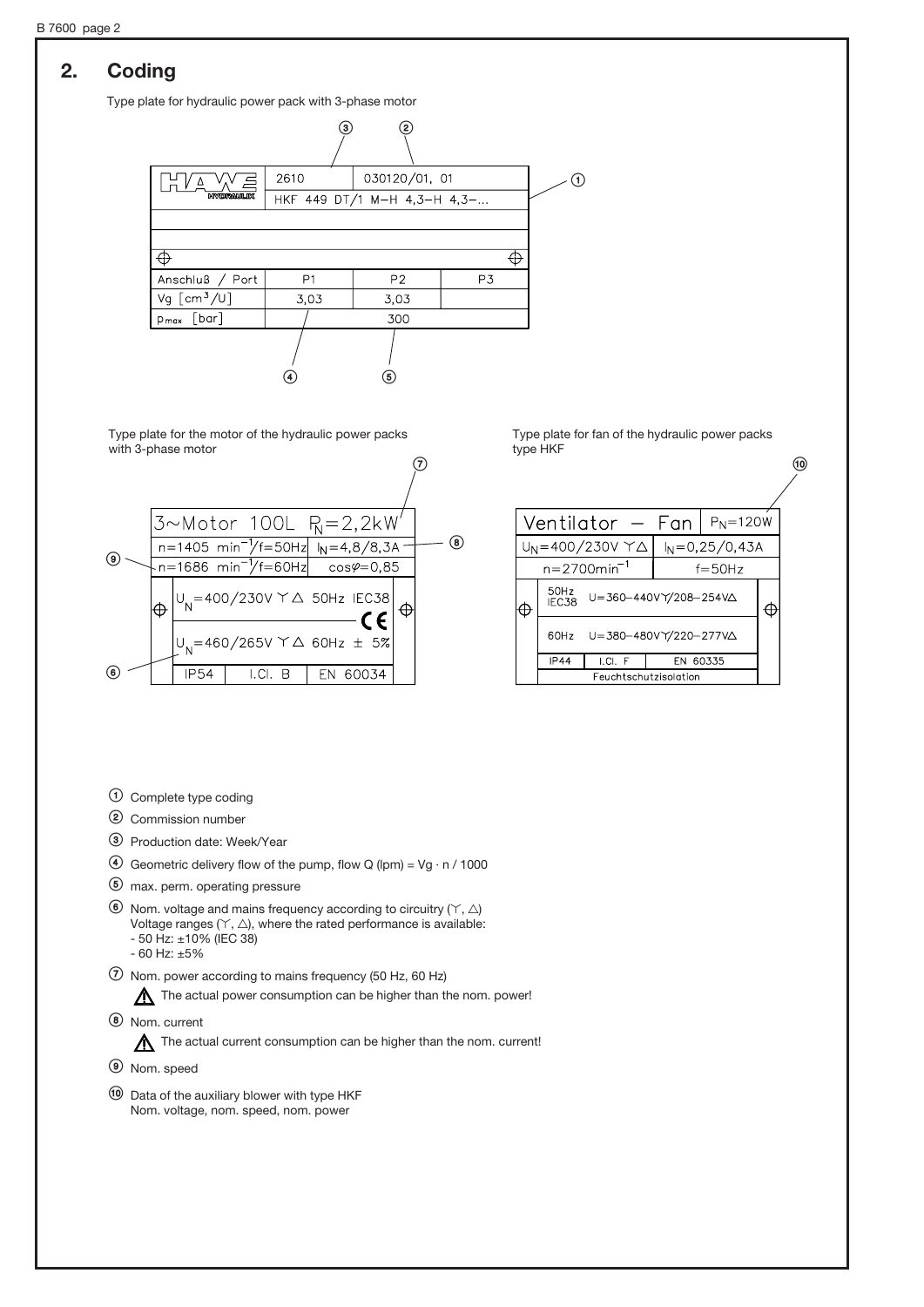

Table 1a: Basic type and drive power, for additional motor data see type plate

|                                                                                                    | Coding                          | Power<br>(kW) | Speed<br>$(min-1)$           | <b>Note</b>                                         |
|----------------------------------------------------------------------------------------------------|---------------------------------|---------------|------------------------------|-----------------------------------------------------|
| Basic type                                                                                         | <b>HK 24</b>                    | 0.55<br>0.66  | 1350 (50 Hz)<br>1670 (60 Hz) | With integrated fan<br>Basic type HK.V features     |
|                                                                                                    | <b>HK33</b>                     | 0.8<br>0.96   | 1340 (50 Hz)<br>1610 (60 Hz) | a moulded stator                                    |
|                                                                                                    | <b>HK 34</b>                    | 1.1<br>1.3    | 1410 (50 Hz)<br>1720 (60 Hz) |                                                     |
|                                                                                                    | <b>HK36</b>                     | 1.5<br>1.8    | 2850 (50 Hz)<br>3430 (60 Hz) |                                                     |
| Note:<br>A actual                                                                                  | <b>HK38</b><br><b>HK 38 V</b>   | 2.2<br>2.6    | 1405 (50 Hz)<br>1700 (60 Hz) |                                                     |
| power<br>consumption<br>is load<br>dependent<br>and<br>can be up<br>to $1.8x$<br>nominal<br>power. | <b>HK43</b><br><b>HK 43 V</b>   | 1.5<br>1.8    | 1395 (50 Hz)<br>1675 (60 Hz) |                                                     |
|                                                                                                    | <b>HK 44</b><br><b>HK 44 V</b>  | 2.2<br>2.6    | 1405 (50 Hz)<br>1700 (60 Hz) |                                                     |
|                                                                                                    | <b>HK48</b><br><b>HK 48 V</b>   | 3.0<br>3.6    | 1410 (50 Hz)<br>1730 (60 Hz) |                                                     |
|                                                                                                    | <b>HKF43</b><br><b>HKF43V</b>   | 1.5<br>1.8    | 1395 (50 Hz)<br>1675 (60 Hz) | With additional blower<br>(motor speed independent) |
|                                                                                                    | <b>HKF44</b><br><b>HKF 44 V</b> | 2.2<br>2.6    | 1405 (50 Hz)<br>1700 (60 Hz) | Basic type HKF.V features<br>a moulded stator       |
|                                                                                                    | <b>HKF48</b><br><b>HKF48V</b>   | 3.0<br>3.6    | 1410 (50 Hz)<br>1730 (60 Hz) |                                                     |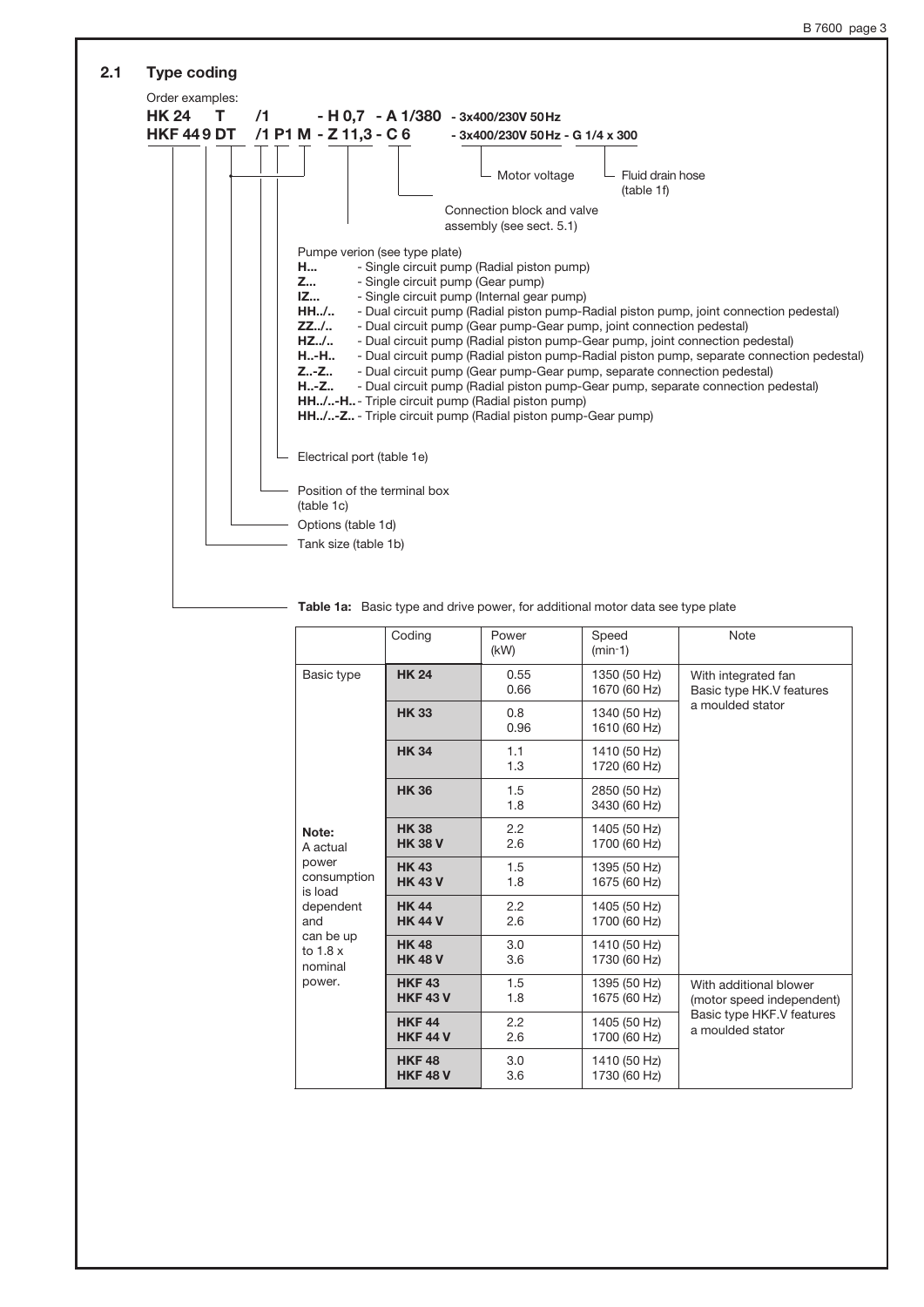| Table 1b: Tank size |              |                                                                                                                                                          |                                  |                                      |
|---------------------|--------------|----------------------------------------------------------------------------------------------------------------------------------------------------------|----------------------------------|--------------------------------------|
|                     | Basic type   | Coding                                                                                                                                                   | Filling volume<br>$V$ fill $(I)$ | Usable filling volume<br>Vusable (I) |
| Tank size           | <b>HK 2.</b> | Connection pedestal, valve assembly, terminal box, options<br>2.77<br>4.65<br>8<br>6.1<br>5.8<br>8<br>8.0<br>5<br>6.8/6.6 <sup>1</sup><br>10.0/9.01<br>9 | 0.83                             |                                      |
|                     | <b>HK 3.</b> |                                                                                                                                                          |                                  | 1.45                                 |
|                     |              |                                                                                                                                                          |                                  | 2.9                                  |
|                     | <b>HK 4.</b> |                                                                                                                                                          |                                  | 1.9                                  |
|                     | <b>HKF4.</b> |                                                                                                                                                          |                                  | 4.3                                  |
|                     |              |                                                                                                                                                          |                                  | 2.5/1.8 <sup>1</sup>                 |
|                     |              |                                                                                                                                                          |                                  | 5.7/5.5 <sup>1</sup>                 |
|                     |              | 2                                                                                                                                                        | 15.4                             | 11.1                                 |

1) Second value for type HK 48. and HKF 48.

#### Table 1c: Terminal box orientation

| Standard                                                          | /1                                                                                                                   | /2 | /3         | /4 |
|-------------------------------------------------------------------|----------------------------------------------------------------------------------------------------------------------|----|------------|----|
| Alternative coding<br>with type HKF                               | /5                                                                                                                   | /6 | $\sqrt{7}$ | /8 |
| (pump motor<br>and independent<br>blower motor, see<br>sect. 4.3) | Breather-<br>Second<br>connec-<br>LА<br>tion<br>Terminal <sub>/</sub><br>pedestal<br>box<br>Main connection pedestal |    |            |    |

Orientation of pump upper housing section incl. terminal box

Note: The 4 codings for position of the terminal box influence also the orientation of the upper housing (finned) incl. fluid level gauge, breather etc. (see also dimensional drawings in sect. 4.1)

#### Table 1d: Options

|            | Coding        | <b>Note</b>                                                                                                                     |  |  |  |
|------------|---------------|---------------------------------------------------------------------------------------------------------------------------------|--|--|--|
| Additional | no coding     | without additional options                                                                                                      |  |  |  |
| options    | S             | Fluid level gauge with float switch (NO-contact)                                                                                |  |  |  |
|            | D             | Fluid level gauge with float switch (NC-contact)                                                                                |  |  |  |
|            | DD            | Fluid level gauge with float switch (NC-contact), 1, switch point: Fluid level 2 l<br>lower than usable volume acc. to table 1b |  |  |  |
|            | т             | Temperature switch (switch point 80°C)                                                                                          |  |  |  |
|            | <b>T60</b>    | Temperature switch (switch point 60°C)                                                                                          |  |  |  |
|            |               | Additional leakage port                                                                                                         |  |  |  |
|            | R             | Fan shroud with additional protection against coarse debris                                                                     |  |  |  |
|            | M             | with filler neck G 1 1/4                                                                                                        |  |  |  |
|            | A             | Fluid level gauge with float switch (NC-contact) like D, indiv. electrical con-<br>nection                                      |  |  |  |
|            | <b>W. W60</b> | Temperature switch, like T, T60, indiv. electrical connection                                                                   |  |  |  |

#### Table 1e: Electrical connection

|                                      | Coding                               | Note                                                                                                              |
|--------------------------------------|--------------------------------------|-------------------------------------------------------------------------------------------------------------------|
| Means of<br>electrical<br>connection | no coding                            | Standard (Terminal box)                                                                                           |
|                                      | <b>P1. P2</b>                        | Plug Co. HARTING                                                                                                  |
|                                      | E, P <sub>1E</sub> , P <sub>2E</sub> | Electrical connection with additional interference suppression in the terminal<br>box or at the plug Co. HARTING. |

#### Table 1f: Fluid drain hose

| Coding                       | Description                                                      |        |
|------------------------------|------------------------------------------------------------------|--------|
| no coding                    | Tapped plug G 1/4*, additional: Drain G 3/4* (HK3., HK4., HKF4.) |        |
| $G1/4$ x 300                 | Fluid drain hose approx. 300 mm with ball cock                   |        |
| G 1/4* x 500                 | Fluid drain hose approx. 500 mm with ball cock                   |        |
| $G 1/4$ <sup>*</sup> W x 300 | Fluid drain hose approx. 300 mm with elbow and ball cock         |        |
| $G1/4^*$ W x 500             | Fluid drain hose approx. 500 mm with elbow and ball cock         | * BSPP |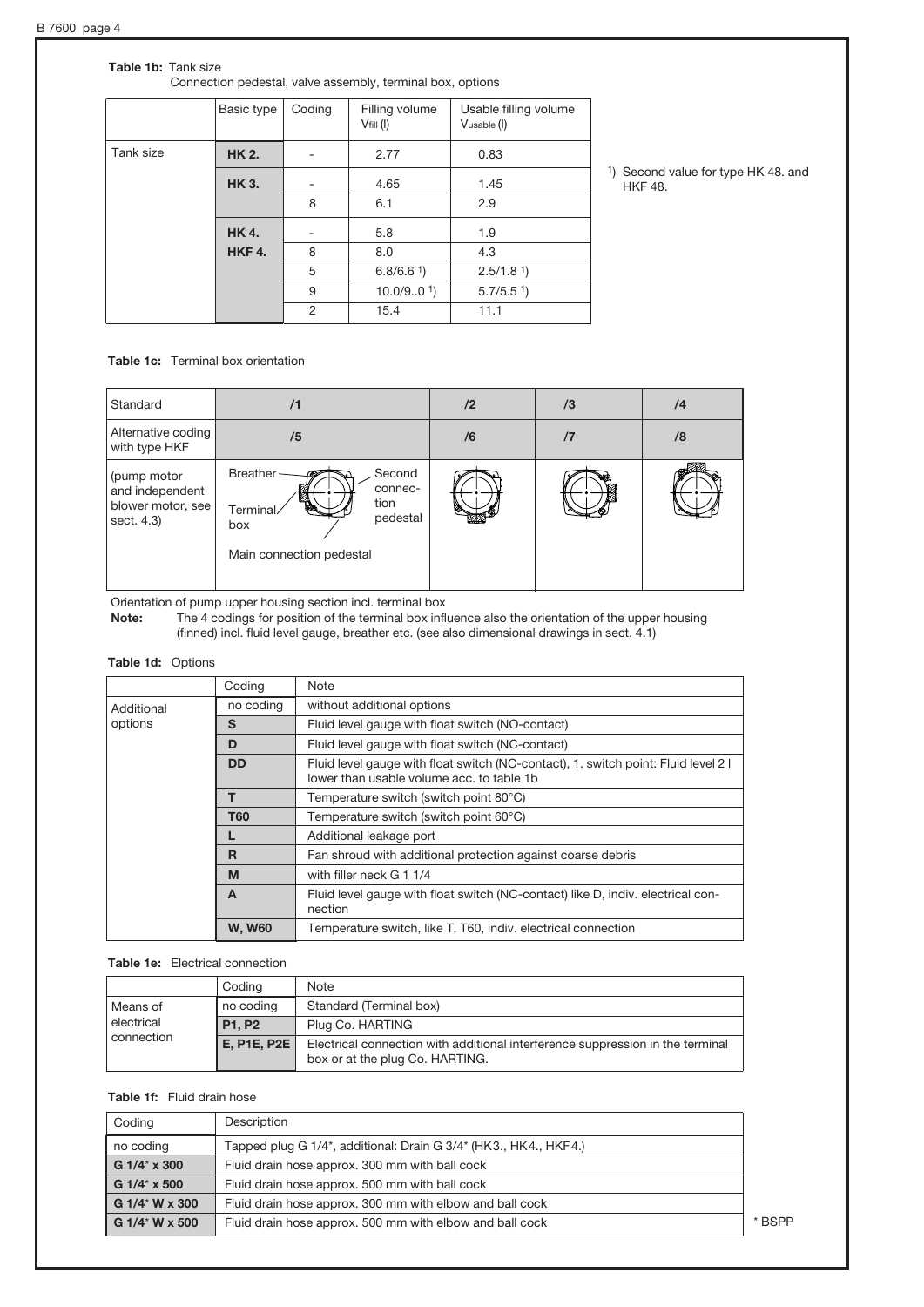# 3. Additional parameters<br>3.1 General

### **General**

| Nomenclature                     | Constant delivery pump                                                                                                                                                                                                         |                          |                |                          |                          |  |  |
|----------------------------------|--------------------------------------------------------------------------------------------------------------------------------------------------------------------------------------------------------------------------------|--------------------------|----------------|--------------------------|--------------------------|--|--|
| Design                           | Valve controlled radial piston pump or gear pump                                                                                                                                                                               |                          |                |                          |                          |  |  |
| Direction of rotation            | - Radial piston pump - any<br>- Gear pump - counterclockwise<br>- Internal gear pump - counterclockwise<br>- Type HKF- counterclockwise<br>- (switch two of the three conductors (at 3-phase versions), when there is no flow) |                          |                |                          |                          |  |  |
| Speed range                      | Radial piston pump H:                                                                                                                                                                                                          |                          |                | 200  3500 min-1          |                          |  |  |
|                                  | Gear pump Z 1,1  Z 6,9:<br>650  3500 min <sup>-1</sup><br>Z 8,8  Z 11,3; Z 14,4:<br>650  3000 min-1<br>Z 12  Z 24:<br>650  3500 min <sup>-1</sup>                                                                              |                          |                |                          |                          |  |  |
|                                  | Internal gear pump IZ 7,5  IZ 22,9: 200  3600 min <sup>-1</sup>                                                                                                                                                                |                          |                |                          |                          |  |  |
| Installed position               | Vertically                                                                                                                                                                                                                     |                          |                |                          |                          |  |  |
| Mounting                         | see dimensional drawings, sect. 4.1                                                                                                                                                                                            |                          |                |                          |                          |  |  |
| Mass (weight)<br>(without fluid) |                                                                                                                                                                                                                                | H<br>HΗ<br>$H-H$<br>HH-H | Z, IZ          | H-Z<br>$HH-Z$            | ΖZ<br>$Z-Z$              |  |  |
|                                  | HK 2.                                                                                                                                                                                                                          | 13                       | $\overline{a}$ | $\overline{\phantom{a}}$ | $\overline{\phantom{m}}$ |  |  |
|                                  | <b>HK3.</b>                                                                                                                                                                                                                    | 20.5                     | 20.5           | ÷                        |                          |  |  |
|                                  | HK 3.8                                                                                                                                                                                                                         | 22.2                     | 22.2           | $\overline{\phantom{a}}$ | $\overline{\phantom{a}}$ |  |  |
|                                  | HK 4.                                                                                                                                                                                                                          | 29                       | 25.5           | 28.5                     | 26.5                     |  |  |
|                                  | HK 4.8                                                                                                                                                                                                                         | 34                       | 30.5           | 33.5                     | 31.8                     |  |  |
|                                  | HK 4.5, HKF 4.5                                                                                                                                                                                                                | 29.8                     | 26.3           | 27.6                     | 29.3                     |  |  |
|                                  | HK 4.9, HKF 4.9                                                                                                                                                                                                                | 34.4                     | 30.9           | 33.9                     | 32.2                     |  |  |
|                                  | <b>HKF 482</b>                                                                                                                                                                                                                 | 39.2                     | 36.1           | 40.1                     | 37.3                     |  |  |

Mass (weight)

Mass (weight) of connection<br>block and valve bank

see respective pamphlet

Hydraulic connection via directly mounted connection blocks, see table in sect. 5.1 Basic pump: For connection hole pattern, see sect. 4.3

Running noise **Radial piston pump** 



Gear pump

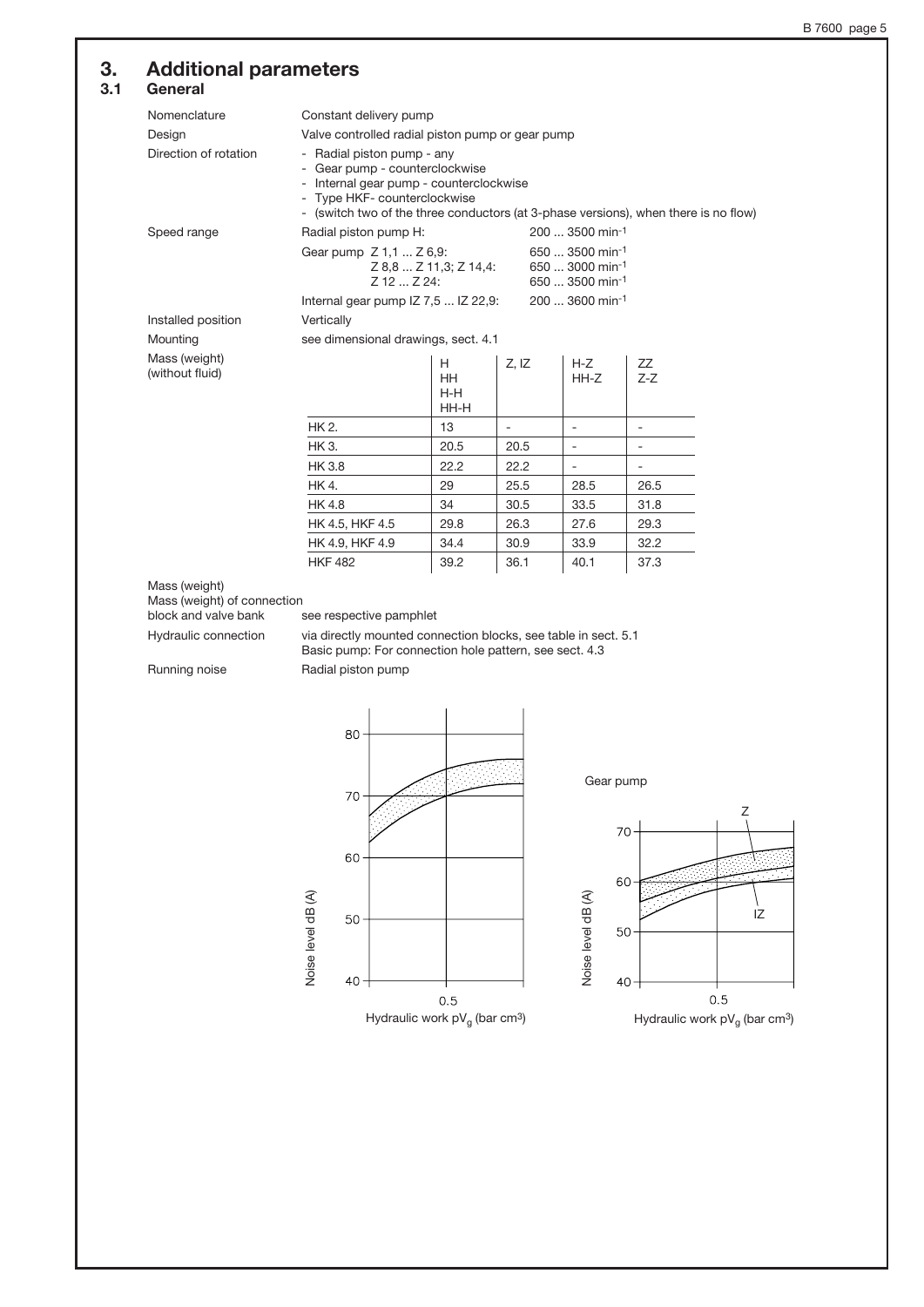| 3.2 | <b>Hydraulic data</b>     |                                                                                                                                                                                                                                                                                                                                                                                                                                                                                                                                                                              |  |  |  |  |
|-----|---------------------------|------------------------------------------------------------------------------------------------------------------------------------------------------------------------------------------------------------------------------------------------------------------------------------------------------------------------------------------------------------------------------------------------------------------------------------------------------------------------------------------------------------------------------------------------------------------------------|--|--|--|--|
|     | Pressure                  | Delivery side (outlet ports P) depending on pump design and delivery flow, see sect. 2.2<br>Suction side (inside the tank): ambient pressure. Not suitable for charging.                                                                                                                                                                                                                                                                                                                                                                                                     |  |  |  |  |
|     | Starting against pressure | Versions with 3~phase motor will start-up against pressure $p_{max}$ ! Whereas versions with 1~phase<br>motor will start-up only against slight pressure!                                                                                                                                                                                                                                                                                                                                                                                                                    |  |  |  |  |
|     | Pressure fluid            | Hydraulic oil conforming DIN 51 524 part 1 to 3; ISO VG 10 to 68 conforming DIN 51 519<br>Opt. operation range: Radial piston pump H: 10  500 mm <sup>2</sup> /s<br>$20100$ mm <sup>2</sup> /s<br>Gear pump Z:<br>Viscosity range: min. approx. 4; max. approx. 800 mm <sup>2</sup> /s<br>Also suitable are biologically degradable pressure fluids type HEES (synth. Ester) at service tempera-<br>tures up to approx. +70°C. Electrically hazardous: Any fluid types containing water must not be used<br>(short-cut).<br>Must not be used with fluids type HEPG and HETG. |  |  |  |  |
|     | Temperature               | Ambient: approx. -40 $+80^{\circ}$ C; Fluid: -25 $+80^{\circ}$ C. Note the viscosity range!<br>Permissible temperature during start: -40°C (observe start-viscosity!), as long as the service tempera-<br>ture is at least 20K higher for the following operation. Biologically degradable pressure fluids: Observe<br>manufacturer's specifications. By consideration of the compatibility with seal material not over $+70^{\circ}$ C                                                                                                                                      |  |  |  |  |
|     | Filling and usable volume | See tank size in sect. 2.1, table 1b                                                                                                                                                                                                                                                                                                                                                                                                                                                                                                                                         |  |  |  |  |

#### 3.3 Electrical data

The following data apply to radial piston and to gear pumps The drive motor is part of the pump and can not be removed, see description in sect. 1.

| Connection              | Versions with plug Co. HARTING: cable 1.5 mm <sup>2</sup><br>The cable gland M 20x1.5 is customer furnished for versions with terminal box |                                                                                                                                                                                                                                                                                                                                                                                                              |  |  |  |  |
|-------------------------|--------------------------------------------------------------------------------------------------------------------------------------------|--------------------------------------------------------------------------------------------------------------------------------------------------------------------------------------------------------------------------------------------------------------------------------------------------------------------------------------------------------------------------------------------------------------|--|--|--|--|
| <b>Protection class</b> | IP 65 acc. to IEC 60529                                                                                                                    |                                                                                                                                                                                                                                                                                                                                                                                                              |  |  |  |  |
|                         |                                                                                                                                            | <b>Note:</b> The breather filter has to be protected from migrating moisture.                                                                                                                                                                                                                                                                                                                                |  |  |  |  |
| Safety class            | DIN VDE 0100 safety class 1                                                                                                                |                                                                                                                                                                                                                                                                                                                                                                                                              |  |  |  |  |
| Insulation              |                                                                                                                                            | Lay-out conf. EN 60 664-1<br>$\bullet$ up to 500V AC nom. phase voltage (wire-wire) for 4-wire AC-mains L1-L2-L3-PE (3~phase mains)<br>with earthed star connection point.<br>$\bullet$ up to 300V AC nom. phase voltage (wire-wire) for 3-wire AC-mains L1-L2-L3 (3~phase mains)<br>without earthed star connection point.<br>$\bullet$ for 1~phase mains with 2 conductors L-N up to 300V AC nom. voltage. |  |  |  |  |
| Suppressor              | Type RC 3 R                                                                                                                                |                                                                                                                                                                                                                                                                                                                                                                                                              |  |  |  |  |
| Coding E, PE            | Oper. voltage<br>Frequency<br>Max. power                                                                                                   | 3x 575 V AC<br>10  400 Hz<br>4.0 kW                                                                                                                                                                                                                                                                                                                                                                          |  |  |  |  |
|                         |                                                                                                                                            |                                                                                                                                                                                                                                                                                                                                                                                                              |  |  |  |  |

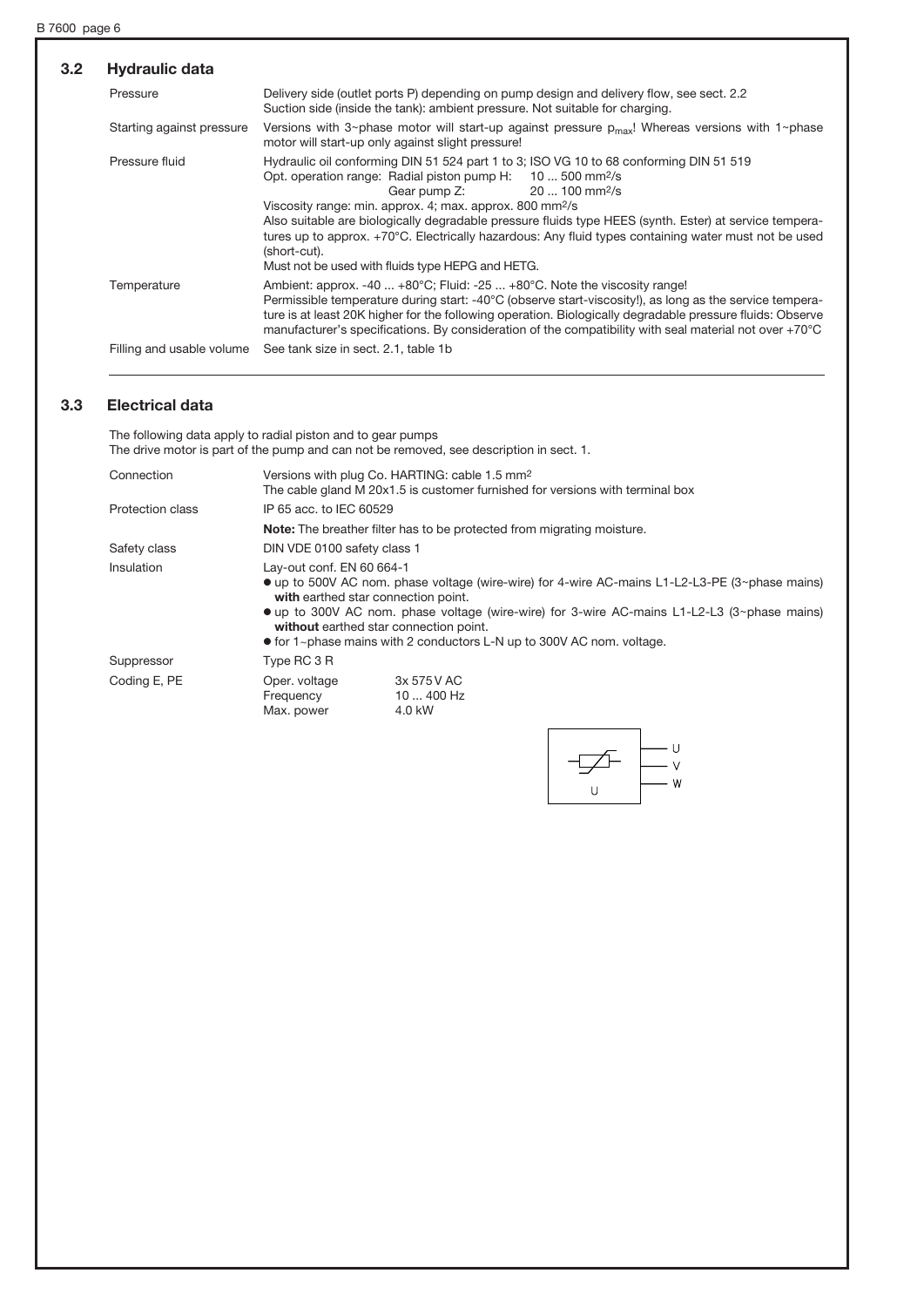#### Current consumption Type HK 24



 $400V \n\Upsilon$ <br>460V  $\Upsilon$  $230V \Delta$  $\overline{7}$  $\overline{4}$ Motor current I<sub>M</sub>(A)  $6 -$ Motor current I<sub>M</sub>(A)  $\mathfrak{Z}$  $5 \overline{4}$  $\sqrt{2}$ ro-<br>V  $\overline{3}$ APOINT  $2 \overline{1}$  $1 \mathsf{O}\xspace$  $\frac{+}{0}$  $200$  $300$  $400$  $500$  $600$  $100$ Calculated, middled hydraulic work  $(pV_q)$  (bar cm<sup>3</sup>)

Type HK 34





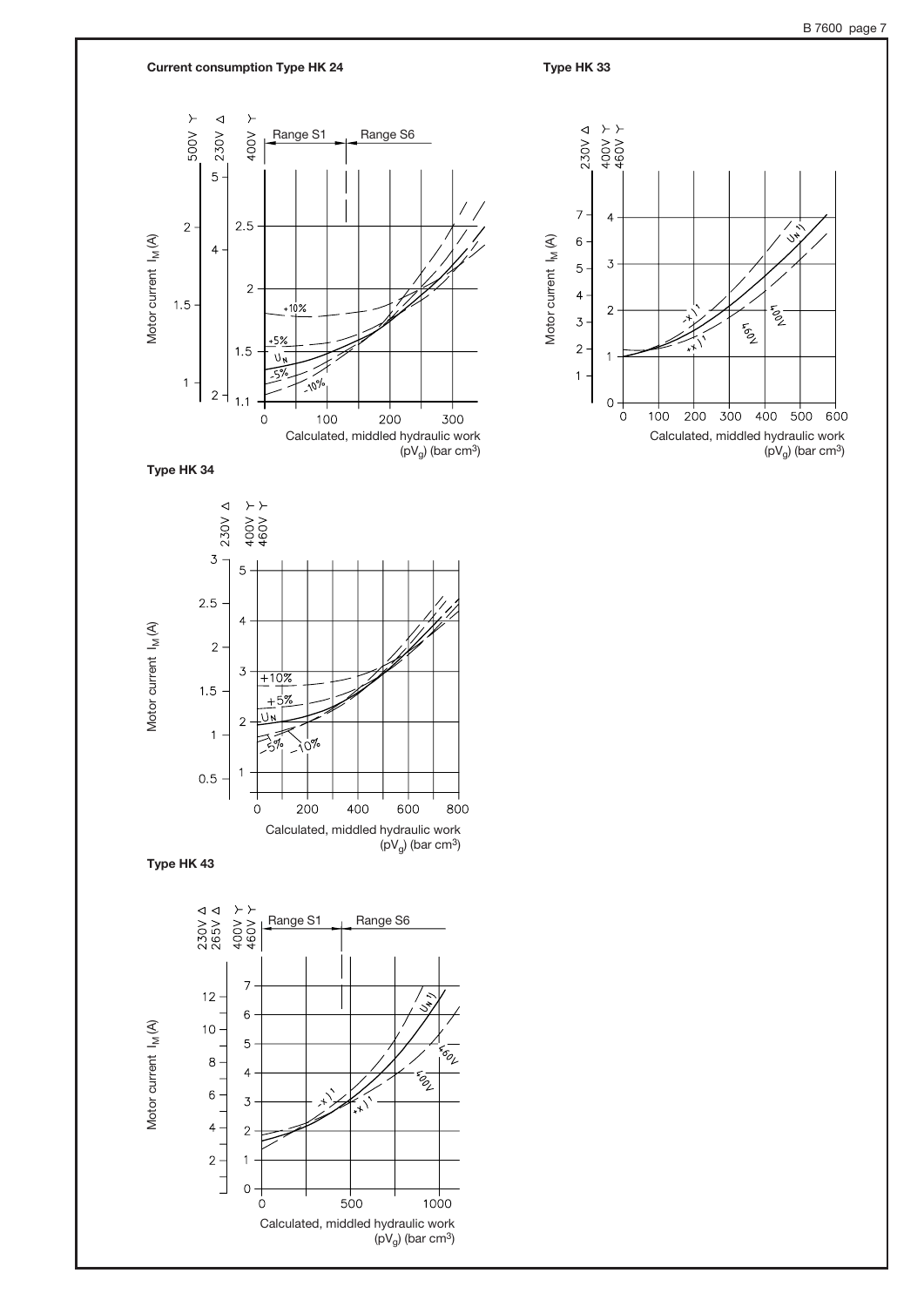

Type HK 48



Calculated, middled hydraulic work ( $pV_q$ ) (bar cm<sup>3</sup>)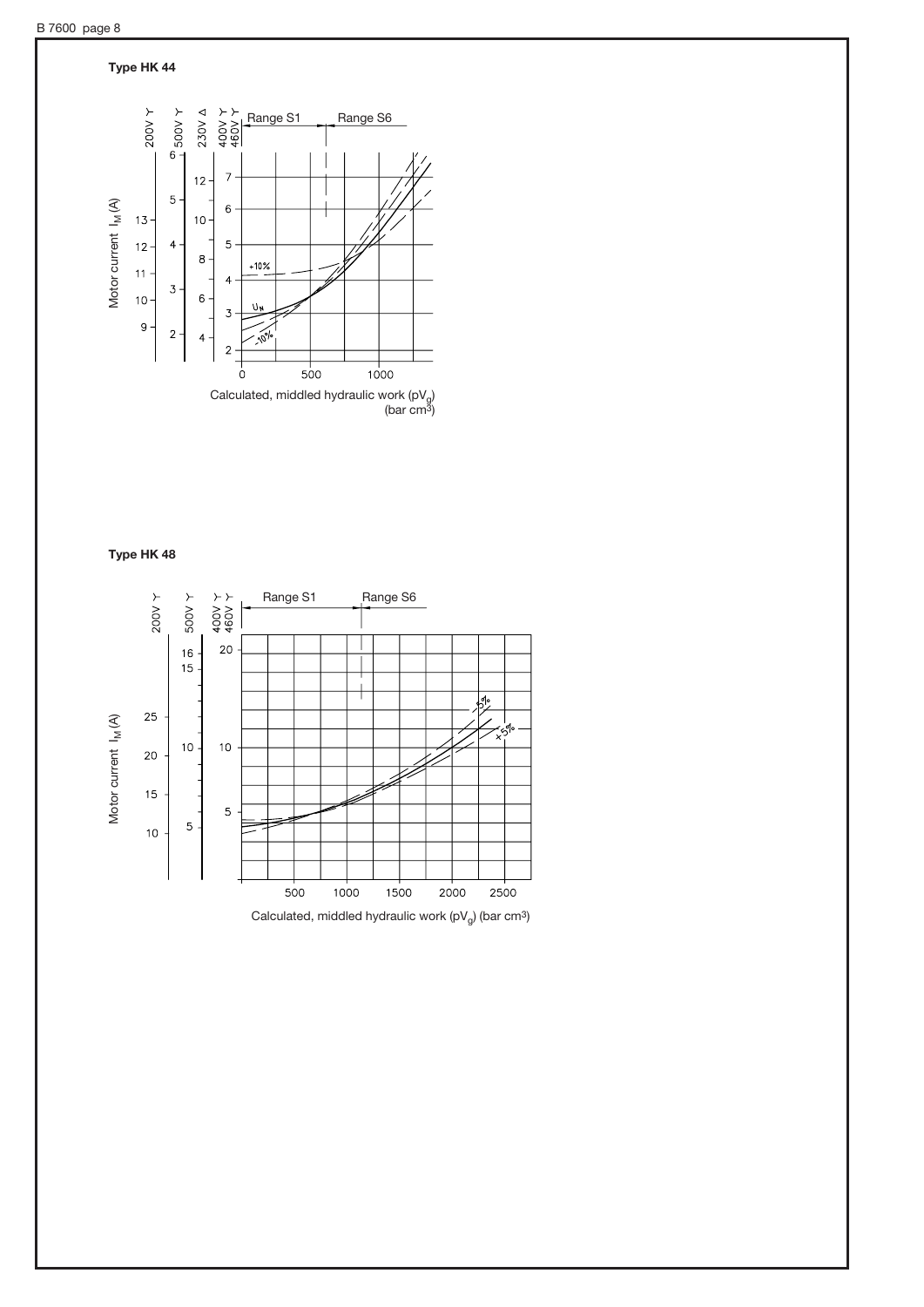|                                               | $U_N$                                    | $P_N(W)$               | <b>Revolutions</b><br>(rpm)     | <b>Protection class</b>                                                            |                                                                |
|-----------------------------------------------|------------------------------------------|------------------------|---------------------------------|------------------------------------------------------------------------------------|----------------------------------------------------------------|
|                                               | 3x400/230V 50 Hz YA                      | 110                    | 2680                            | <b>IP 44</b>                                                                       |                                                                |
|                                               | 3x460/265V 60 Hz $\sqrt{4}$              | 160                    | 2950                            | IP44                                                                               |                                                                |
|                                               | Temperature range                        |                        | $-10^{\circ}$ C $+50^{\circ}$ C |                                                                                    |                                                                |
|                                               | Electrical connection                    |                        |                                 |                                                                                    | Inside the terminal box or via plug Co. HARTING (see pos. 4.3) |
| <b>Temperature switch</b>                     | Technical data:                          |                        |                                 |                                                                                    |                                                                |
| Coding<br><b>T, T60</b><br><b>W, W60</b>      | <b>Bimetallic switch</b>                 |                        |                                 |                                                                                    |                                                                |
|                                               | Trigger point                            |                        |                                 | $80^{\circ}$ C $\pm$ 5K (Coding T, W)<br>$60^{\circ}$ C $\pm$ 5K (Coding T60, W60) |                                                                |
|                                               | Max. voltage                             |                        | 250 V 50/60 Hz                  |                                                                                    |                                                                |
|                                               | Nom. current (cos $\varphi \sim 0.6$ )   |                        | 1.6A                            |                                                                                    |                                                                |
|                                               | Max. current at 24 V (cos $\varphi$ = 1) |                        | 1.5A                            |                                                                                    |                                                                |
|                                               | Electrical connection                    |                        | see pos. 4.3                    |                                                                                    |                                                                |
| Fluid level gauge with                        | Technical data:                          |                        |                                 |                                                                                    | S<br>D                                                         |
| float switch                                  | Max. switched power DC/AC                |                        | 60 W/60 VA                      |                                                                                    | (NC-contact)<br>(NO-contact)                                   |
| Coding D, S                                   | Max. current DC/AC                       | $0.8 A (cos \phi = 1)$ |                                 |                                                                                    |                                                                |
|                                               | Max. voltage                             |                        | 230 V 50/60 Hz                  |                                                                                    |                                                                |
|                                               | Electrical connection                    |                        | see pos. 4.3                    |                                                                                    |                                                                |
| Coding D, S, A                                | Max. switched power DC/AC                |                        | 10 W                            |                                                                                    |                                                                |
| (type HK4.5, HK4.9, HKF4.) Max. current DC/AC |                                          |                        | 1A                              |                                                                                    |                                                                |
|                                               | Max. voltage                             |                        | 150 V 50/60 Hz                  |                                                                                    |                                                                |
|                                               |                                          |                        |                                 |                                                                                    |                                                                |

4. **Dimensions** All dimensions in mm, subject to change without notice!

### 4.1 Mounting hole pattern



|                 | a   | $d_{min}$                      |
|-----------------|-----|--------------------------------|
| <b>HK2</b>      | 150 |                                |
| HK <sub>3</sub> | 170 |                                |
| HK4<br>HKF4     |     | 180   200 (h <sub>1</sub> > 0) |

#### Recommended mounting

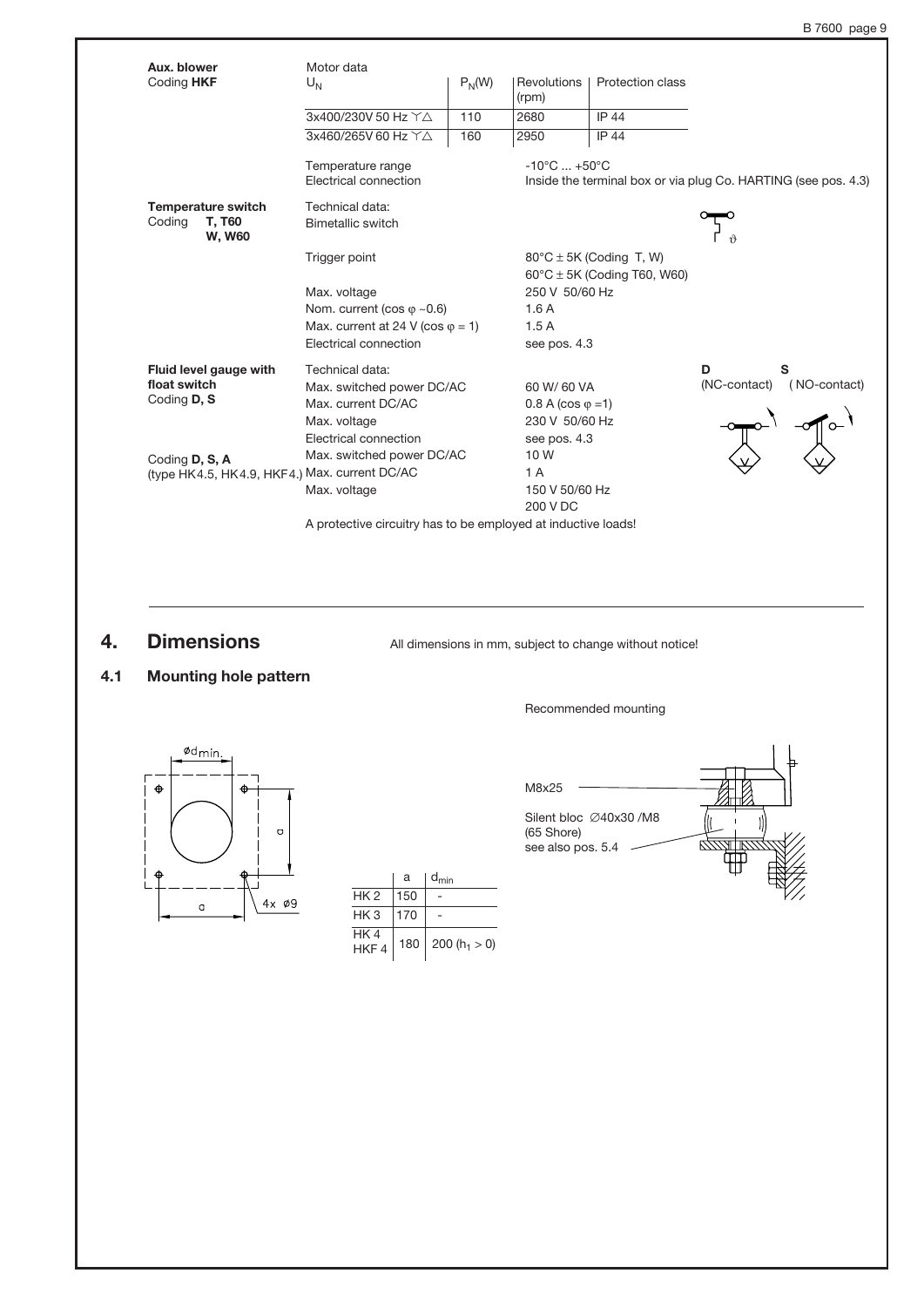

| Basic type     | н   | в   | a   | h <sub>2</sub> | h4  | h <sub>5</sub> | d <sub>1</sub> |
|----------------|-----|-----|-----|----------------|-----|----------------|----------------|
| HK 2.          | 340 | 196 | 150 |                |     |                |                |
| HK 3.          | 405 | 212 | 170 |                |     | ۰              |                |
| <b>HK 3.8</b>  | 495 | 212 | 170 |                |     |                |                |
| HK 4.          | 460 | 240 | 180 |                |     |                | 219            |
| HK 4.8         | 580 | 240 | 180 |                |     |                | 219            |
| HK 4.5         | 483 | 240 | 180 | 328            |     |                | 245            |
| HK 4.9         | 603 | 240 | 180 | 448            | 337 | 74             | 245            |
| <b>HKF 4.5</b> | 513 | 240 | 180 | 328            |     |                | 245            |
| <b>HKF 4.9</b> | 633 | 240 | 180 | 448            | 337 | 74             | 245            |
| <b>HKF 4.2</b> | 833 | 240 | 180 | 648            | 337 | 74             | 245            |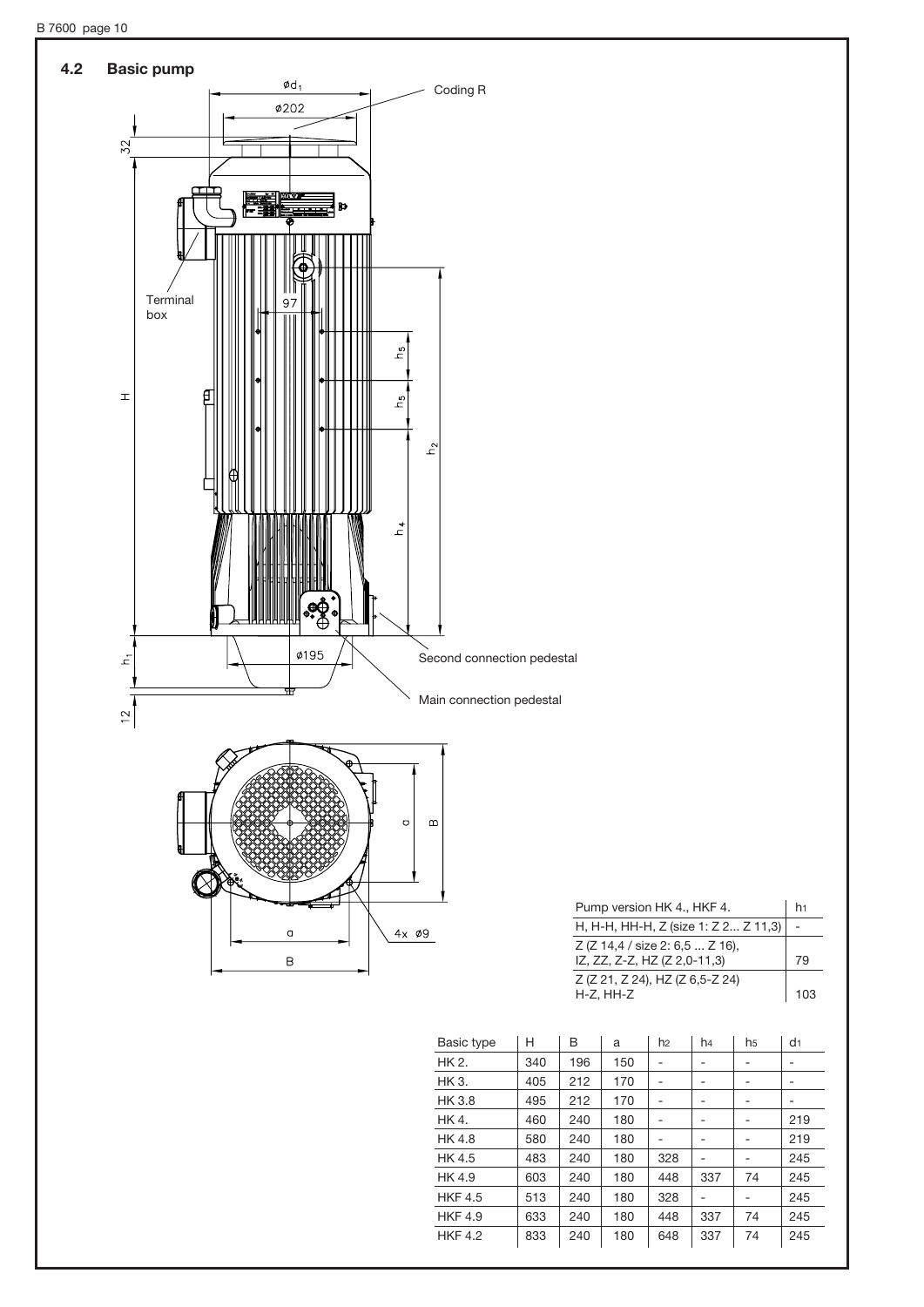

#### 4.3 Electrical and hydraulic connections

#### Hydraulical



#### Hole dimensions for customer furnished connection block



R = 10x2 NBR 90 Sh P, P1, P3 = 8x2 NBR 90 Sh



|                                        | а  |
|----------------------------------------|----|
| HK 2                                   | 25 |
| HK <sub>3</sub>                        | 31 |
| HK 4, HKF 4 main connection pedestal   | 31 |
| HK 4, HKF 4 second connection pedestal | 25 |

Leakage port (second connection pedestal) coding L

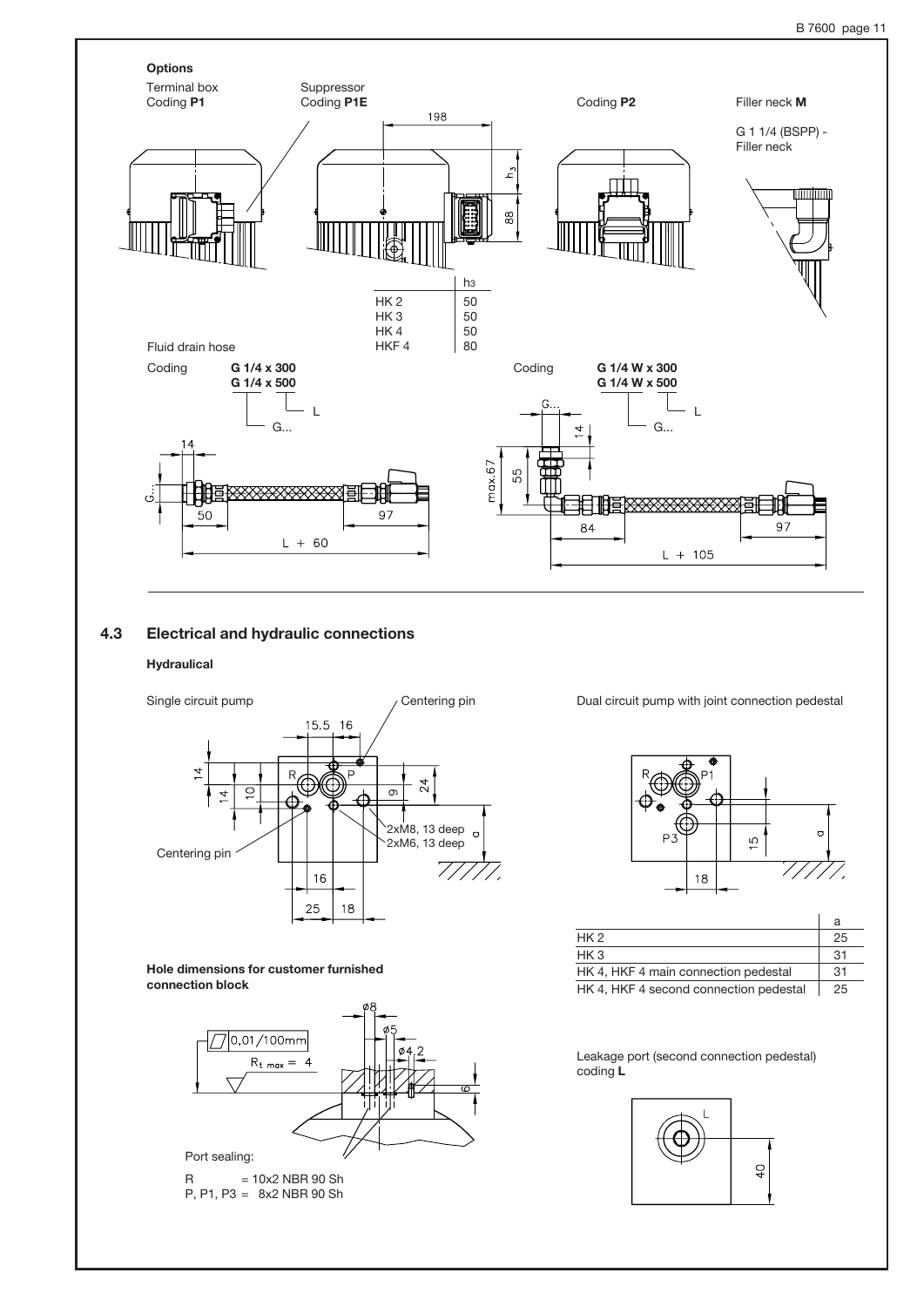#### Electrical

#### Terminal box

Type HK 3-phase version, Y-pattern





#### Plug Co. HARTING HAN 10 E Coding P1, P2

#### Type HK Sleeve



#### Type HKF



#### Type HKF

3-phase version, Y-pattern Terminal box position /1, /2, /3, /4 (table 1c)



3-phase version,  $\triangle$ -pattern 3-phase version,  $\triangle$ -pattern



Y-pattern The bridges are to be mounted on site



Sleeve  $Y$ -or  $\triangle$ -circuitry ex-works Terminal box position /1, /2, /3, /4 (table 1c)



Sleeve  $\triangle$ -pattern The bridges are to be mounted on site



#### Sleeve  $\curlyvee$ -or  $\triangle$ -circuitry ex-works Terminal box position /5, /6, /7, /8 (table 1c)





3-phase motor Terminal box position /5, /6, /7, /8 (table 1c)

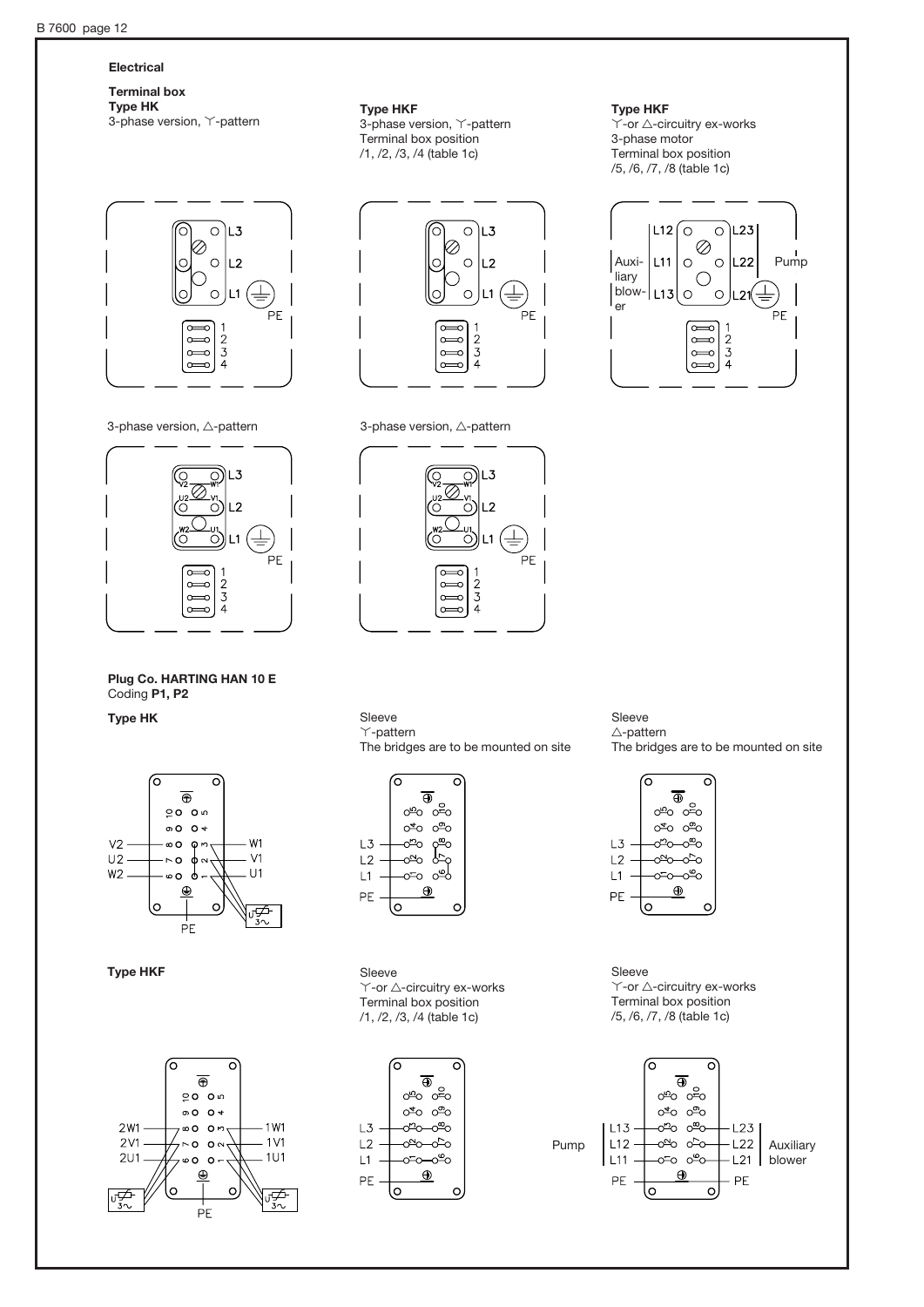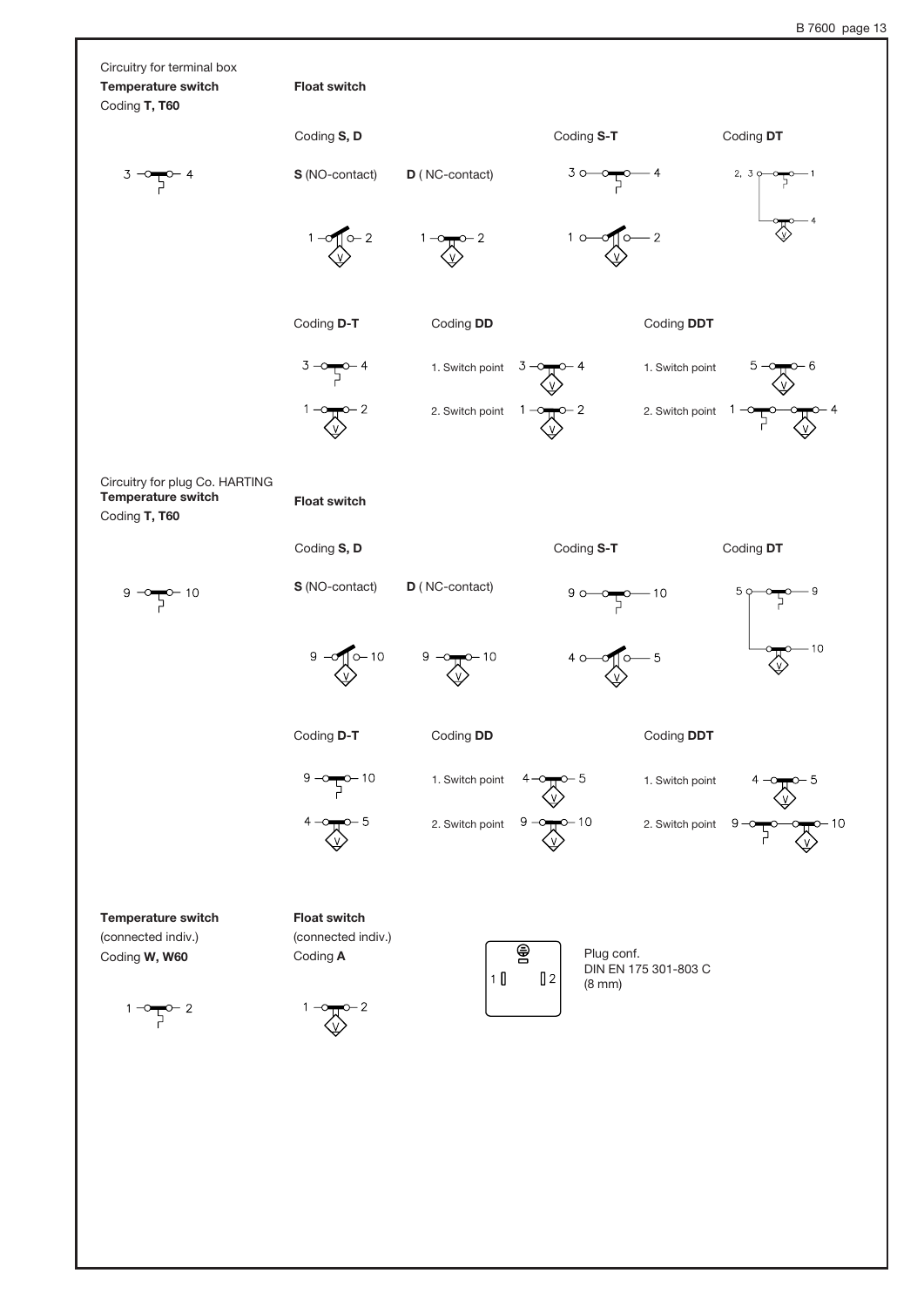## 5. Appendix

### 5.1 Notes regarding selection

The procedure for selection and layout of compact hydraulic power packs with directly mounted valve banks is detailed in the respective pamphlets for the compact hydraulic power pack.

#### a) Additional leakage return port

For significant, leakage return flow at operation temperature, e.g. chucks of lathes. This leakage return flow is routed in such a way that the transported heat is dissipated via the fan.

This leakage return flow is integral part of the finned housing with type HK 4.5, HK 4.9, HKF 4.5, HKF 4.9 and HKF 482. An additional leakage return port at the second connection pedestal is available with all other versions, coding L acc. to table 1d.

#### b) Auxiliary tanks

It is possible to increase the usable volume by connecting an auxiliary tank at port T. It should be used for volume compensation only. These tanks are to be customer furnished. The reflow pipe from the consumer circuit has to be connected at port R (connection pedestal)!

The connection pipe has to be dimensioned sufficiently. The connection should be either by means of a hose only or with fittings for pipe 22x1.5 and a piece of hose to decouple the noise.

Note: Do not use for pump delivery flows higher than 12 lpm !

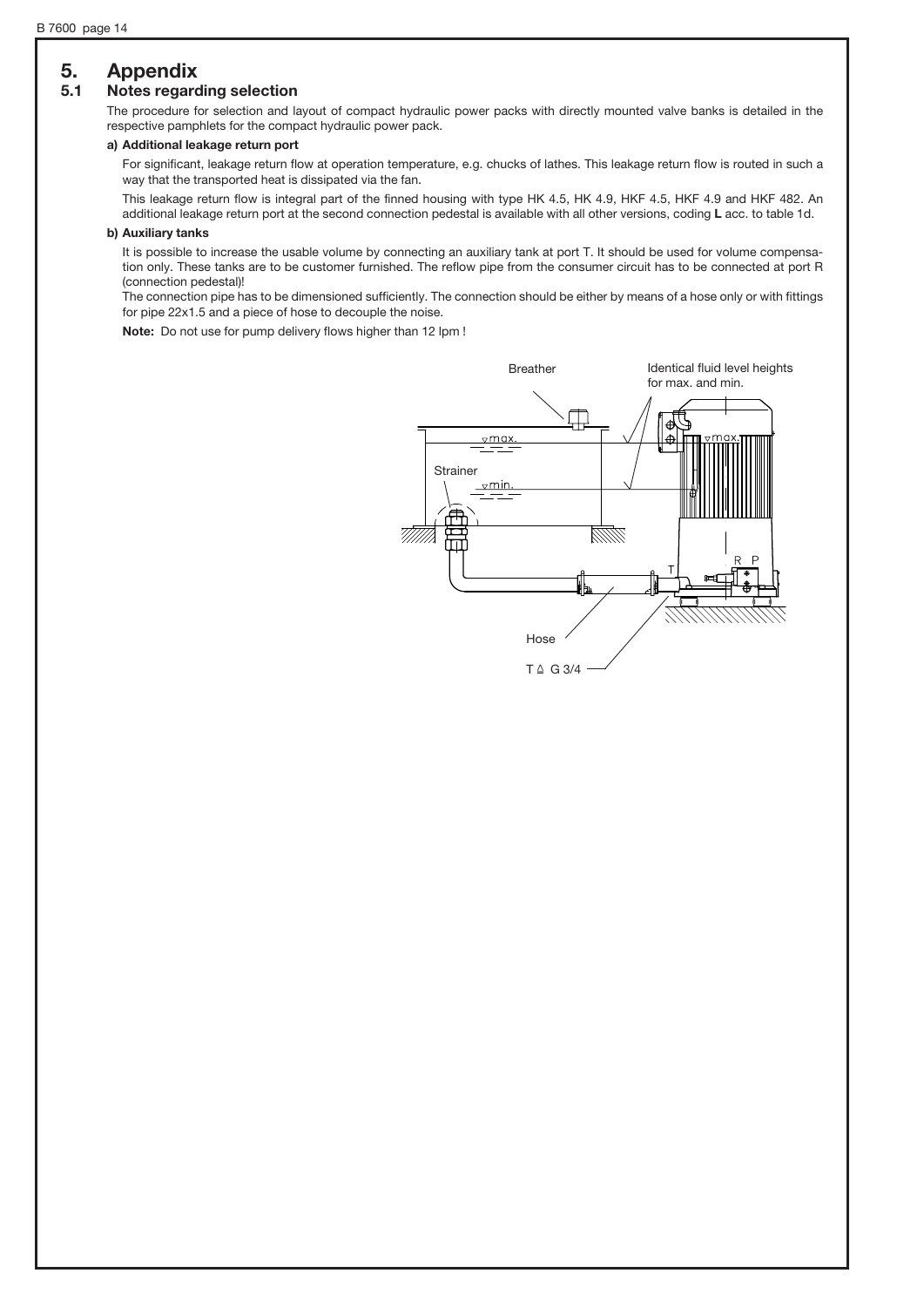#### c) Technical description of the connection blocks

A connection block is mandatory for the hydraulic connection of the hydraulic power pack.

| Type                         | Description                                                                                                                                                                                                                                                                                | Pamphlet   |
|------------------------------|--------------------------------------------------------------------------------------------------------------------------------------------------------------------------------------------------------------------------------------------------------------------------------------------|------------|
| A, AL, AM, AK,<br>AS, AV, AP | For single circuit pumps<br>with pressure limiting valve and the possibility for direct mounting of<br>directional valve banks<br>Optional:<br>- pressure resistant filter or return filter<br>- idle circulation valve<br>- accumulator charging valve<br>- prop. pressure limiting valve | D 6905 A/1 |
| AN, AL, NA,<br>C30, SS, VV   | For dual circuit pumps<br>with pressure limiting valve and where directional valve banks can be<br>directly mounted in some cases<br>Optional:<br>- accumulator charging valve<br>- two stage valve<br>- idle circulation valve                                                            | D 6905 A/1 |
| <b>AX</b>                    | For single circuit pumps<br>with pressure limiting valve (type approved) and the possibility for direct<br>mounting of directional valve banks<br>for use at accumulator charged systems<br>Optional:<br>- pressure resistant filter or return filter<br>- idle circulation valve          | D 6905 TÜV |
| B                            | For single circuit pumps<br>for actuating single acting cylinders with pressure limiting valve and<br>drain valve<br>Optional:<br>- throttle valve                                                                                                                                         | D 6905 B   |
| C                            | For single circuit pumps<br>with ports P and R for direct piping                                                                                                                                                                                                                           | D 6905 C   |

#### d) Technical description of the directional valve banks

The direct mounting of directional valves to the connection blocks type A enables creation of compact hydraulic units without additional piping.

| <b>Type</b>     | Description                                                                                                                 | Pamphlet       |
|-----------------|-----------------------------------------------------------------------------------------------------------------------------|----------------|
| VB              | Directional seated valves up to 700 bar                                                                                     | D 7302         |
| <b>BWN, BWH</b> | Directional seated valves up to 450 bar                                                                                     | D 7470 B/1     |
| <b>BVZP</b>     | Directional seated valves up to 450 bar                                                                                     | D 7785 B       |
| SWR, SWS        | Directional spool valves up to 315 bar                                                                                      | D 7451, D 7951 |
| <b>BA</b>       | Valve bank for the combination of different directional valves with connec-<br>tion hole pattern NG 6 acc. to DIN 24 340-A6 | D 7788         |
| <b>BVH</b>      | Valve bank with directional seated valves up to 400 bar                                                                     | D 7788 BV      |
| <b>NBVP</b>     | Directional seated valves                                                                                                   | D 7765 N       |
| <b>NSWP</b>     | Directional spool valves                                                                                                    | D 7451 N       |
| <b>NSMD</b>     | Clamping modules<br>(Directional spool valve with pressure reducing valve and feedback signal)                              | D 7787         |
| <b>NZP</b>      | Intermediate plate<br>with connection hole pattern Ng 6 acc. to DIN 24 340-A6                                               | D 7788 Z       |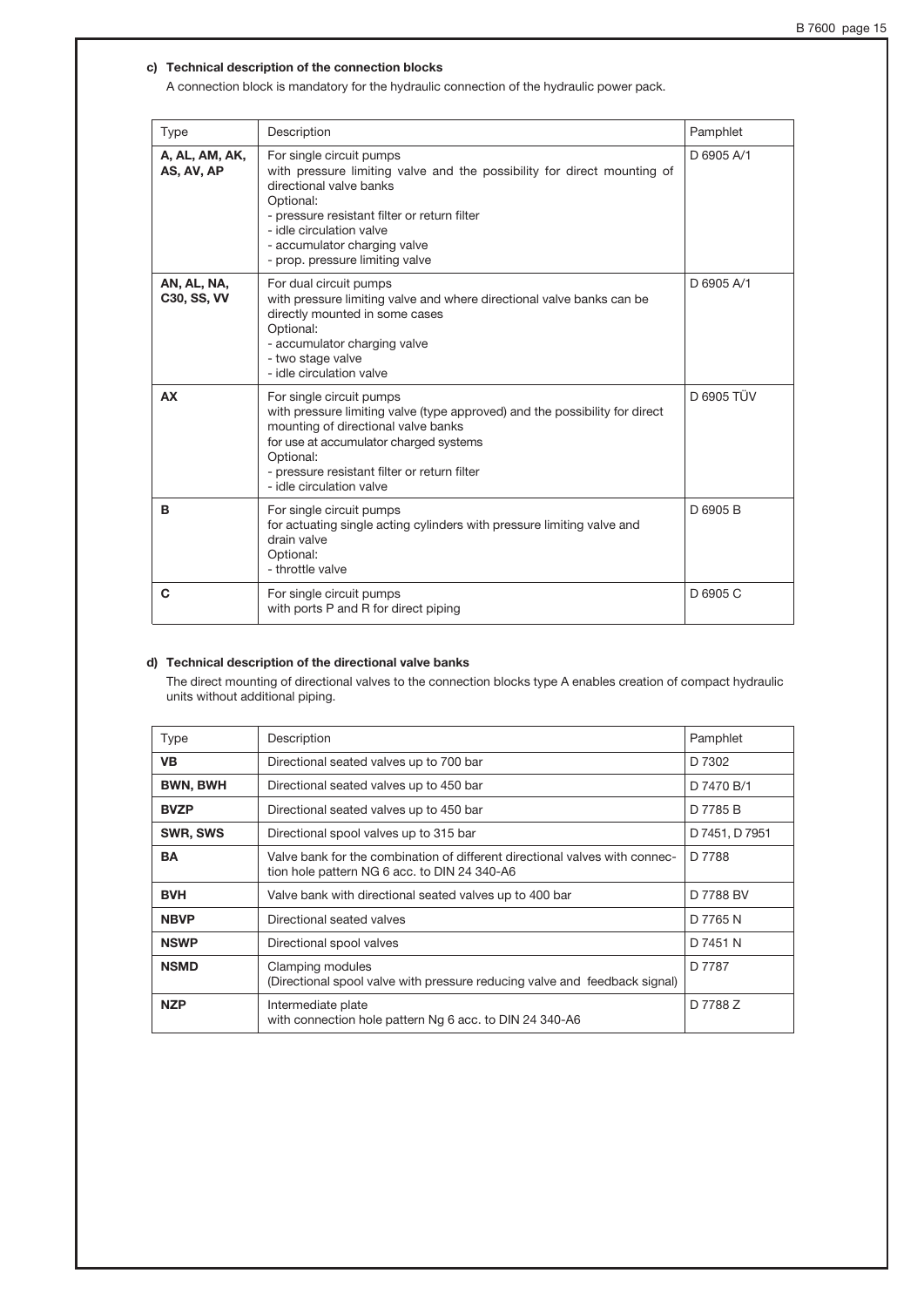#### 5.2 Assembly and installation notes

Attention: The compact hydraulic power pack has to be installed and connected by a qualified technician, who is familiar with and works according to the generally accepted engineering standards and the latest legal regulations and standards.

The following guidelines and standards have to be taken into account:

- VDI 3027 "Initial operation and maintenance of hydraulic systems"
- DIN 24346 "Hydraulic systems"
- ISO 4413 "Hydraulic fluid power -- General rules relating to systems"
- D 5488/1 Pressure fluids notes for selection
- B 5488 General operating manual for the assembly, initial operation and maintenance of hydraulic components and systems
- a) Identification
	- see type plate or selection table in section 2

#### b) Installation and mounting

- $\bullet$  Installation
	- The hydraulic power pack incl. the solenoids of the directional valves can become hot during operation  $\rightarrow$  Risk of injury! Care has to be taken that fresh air can be drawn in and the warm air can escape.
	- $\triangle$ Modifications of any kind (mechanical, welding or soldering works) must not be performed.
- Installation position vertically
- For dimensions, see sect. 4.2
- o For mounting hole pattern, see sect. 4.1
- o Recommended mounting



Silent bloc  $\varnothing$ 40x30 /M8 (65 Shore)

o For mass (weight) of the connection blocks and valve banks see the respective pamphlets Mass (weight) of the connection blocks and valve banks, see the respective pamphlets.

|                 | н<br>HH<br>H-H<br>HH-H | Z, IZ | $H-Z$<br>HH-Z | <b>ZZ</b><br>$Z-Z$ |
|-----------------|------------------------|-------|---------------|--------------------|
| HK 2.           | 13                     |       |               |                    |
| HK 3.           | 20.5                   | 20.5  |               |                    |
| <b>HK 3.8</b>   | 22.2                   | 22.2  |               |                    |
| HK 4.           | 29                     | 25.5  | 28.5          | 26.5               |
| <b>HK 4.8</b>   | 34                     | 30.5  | 33.5          | 31.8               |
| HK 4.5, HKF 4.5 | 29.8                   | 26.3  | 27.6          | 29.3               |
| HK 4.9, HKF 4.9 | 34.4                   | 30.9  | 33.9          | 32.2               |
| <b>HKF482</b>   | 39.2                   | 36.1  | 40.0          | 37.3               |

#### c) Electrical connection and setting of the protective motor switch

- o For connection of the electric motor, see sect. 4.3
- For connection of the float and fluid level switch, see sect. 4.3
	- Note: The temperature switch will trigger at a fluid temperature of approx. 95°C.

Note: The signal has to be delayed sufficiently (time lag relay) if the lay-out of the system features an operation cycle where the pump is emptied below the min. level and replenished by the reflow from the consumer within one cycle.

- o Adjustment of the protective motor switch
	- S1-operation mode (for pressure  $\leq p_1$ )

The protective motor switch should be set for the corresponding current, required to achieve the adjusted pressure of the pressure limiting valve (see  $I_M$ -(pV) calc.- curve sect. 3.3), however not higher than the nom. current  $I_M$ . This motor protection covers only a possible mechanical blockade of the motor.

- S 6- operation mode (for pressure  $\leq$   $p_{max}$ ) In most cases it is sufficient, to set the response current to approx.  $(0.85...0.9)$  of  $I_N$ . This makes sure that on one hand the bimetallic switch does not trigger too early during normal operation but on the other hand the oil temperature doesn't rise too high due to a prolonged response time after the pressure limiting valve is in action.
- Test the setting of the motor protective switch during a test run. Temperature switches, float switches and pressure switches are further safety measures against malfunctions.

#### d) Notes to ensure EMC (Electromagnetic compatibility)

No impermissible spikes are emitted (EN 60034-1 sect. 19) when hydraulic power packs (inductive motor acc. to EN 60034-1 sect. 12.1.2.1) are connected to a system (e.g. power supply acc. to EN 60034-1 sect. 6). Tests regarding the conformity with EN 60034-1 sect. 12.1.2.1 and/or VDE 0530-1 are not required. Electro-magnetic fields may be generated during switching the motor ON/OFF. This effect can be minimized by means of a filter e.g. type 23140, 3 · 400 V AC 4 kW 50-60 Hz (Co. MURR-ELEKRONIK, D-71570 Oppenweiler)

There is an optional suppressor (coding E, P1E or P2E, see sect. 2.1, table 1e), which can be directly mounted either at the terminal box or at the plug Co. HARTING (see table 1e)

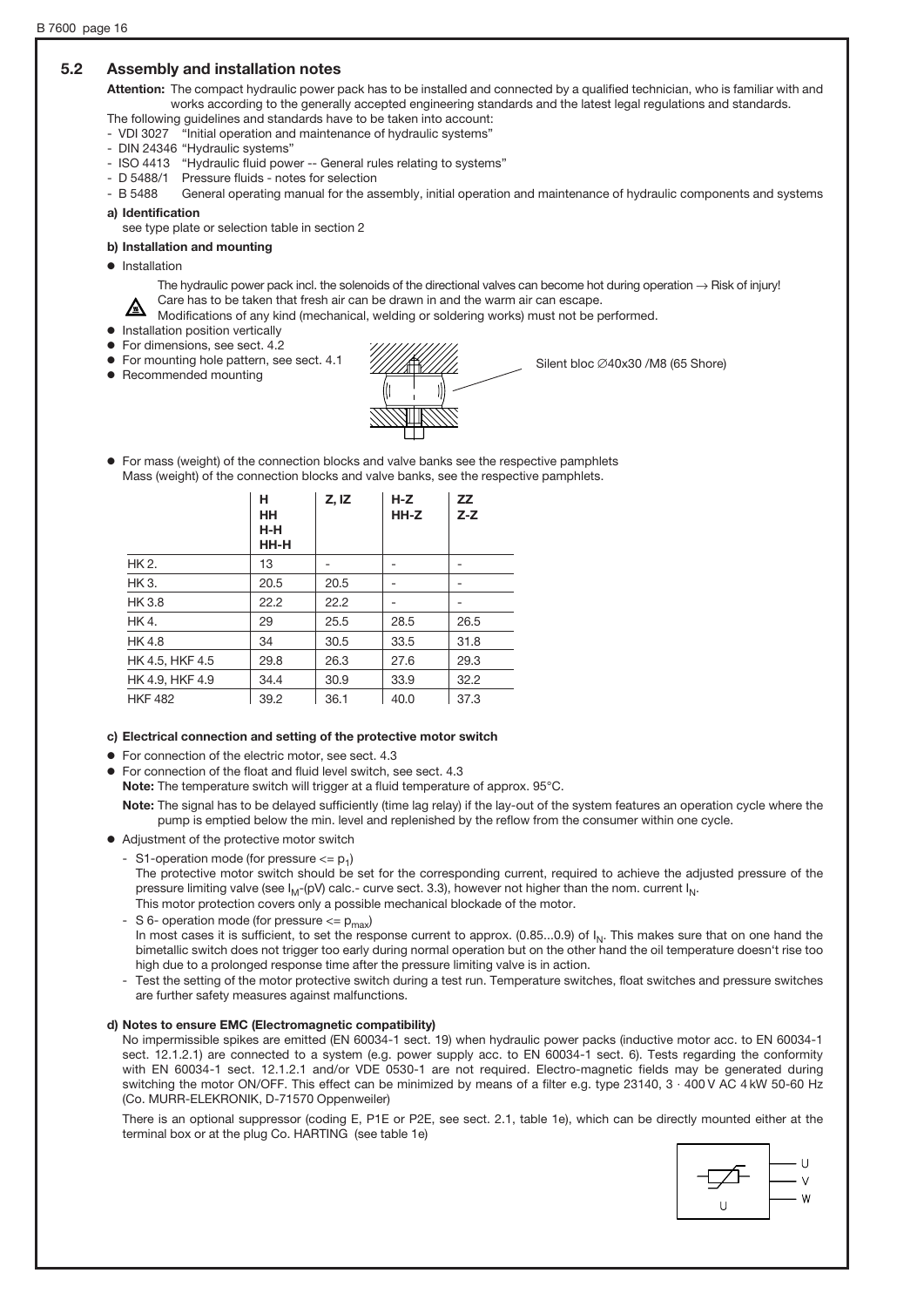#### e) Putting into operation

- $\bullet$  Check, whether the compact hydraulic power pack is professionally connected.
	- Electrically: Power supply, controls
	- Hydraulically: Piping, hoses, cylinders, motors
	- Mechanically: Fastening at the machine, the frame, and the rack
- o A protective motor switch should be employed to safeguard the electric motor. For current setting, see sect. 5.2 c
- o The pressure fluid to top-up the power pack should have passed the system filter or be fed via a filter unit always.

Only mineral oils conforming DIN 51524 part 1 to 3, type HL or HLP, with a viscosity of ISO VG 10 to 68 acc. to DIN 51519 are suited for use with this power pack. Note:

The water content must not exceed 0.1% (Danger of short-cut!)

Also suitable are biologically degradable pressure fluids type HEES (synth. ester) at service temperatures up to approx. +70°C. Electrically hazardous: Any fluid types containing water must not be used (short-cut) i.e. fluids type HEPG and HETG are not suitable! The compact hydraulic power pack has to be topped-up to the max. marking of the fluid level gauge/dip-stick.

o Filling volume / Usable filling volume

|           | Basic type    | Coding         | Filling volume<br>$V$ fill $(I)$ | Usable filling vol.<br>vertically Vfill (I) |
|-----------|---------------|----------------|----------------------------------|---------------------------------------------|
| Tank size | <b>HK 2.</b>  |                | 2.77                             | 0.83                                        |
|           | <b>HK 3.</b>  |                | 4.65                             | 1.45                                        |
|           |               | 8              | 6.1                              | 2.9                                         |
|           | <b>HK 4.</b>  |                | 5.8                              | 1.9                                         |
|           | <b>HKF 4.</b> | 8              | 8.0                              | 4.3                                         |
|           |               | 5              | 6.8/6.61                         | $2.5/1.8$ <sup>1</sup> )                    |
|           |               | 9              | 10.0/9.01                        | 5.7/5.5 <sup>1</sup>                        |
|           |               | $\overline{2}$ | 15.4                             | 11.1                                        |



1) Second valve for type HK 48. and HKF 48.

- Direction of rotation
	- Radial piston pump any
	- Gear pump counterclockwise
	- Type HKF- counterclockwise
	- (The intended rotation direction is indicated by an arrow at the fan shroud; Switch
	- two of the three conductors (at 3-phase versions), when there is no flow.)
- Initial operation and bleeding

The pump cylinders will be bled automatically if the pump is switched on and off several times while the connected directional valves are switched into a switching position where idle circulation is provided, if possible with your circuitry (see circuit diagram). Another way is to install a pipe fitting with a short piece of pipe and prolonged by a translucent tube. The other end of the tube should be put into the filler neck (breather removed), held firmly and sealed with a non-fluffing cloth. Now switch on the pump and let it run until no more bubbles are visible. Next after the pump cylinders are bled any air dragged into the system should be removed by opening the bleeder screws at the consumers (if provided) until no more bubble are detected or by operating all functions of the circuitry without load until all cylinders, motors, etc. move steadily and without any hesitation.

Pressure limitation and pressure reducing valves

Do not a make any changes of the pressure setting without simultaneously checking the pressure with a pressure gauge! Directional valves

Solenoid valves apparent are to be connected to the controls according to the hydraulic wiring diagram and functional diagram. o Accumulator charged systems

Accumulators have to be filled with appropriate equipment according to the pressure specifications of the hydraulic wiring diagram. The respective operating manuals have to be taken into account.

#### 5.3 Servicing

The hydraulic power packs type MP and the valves being directly mounted onto the hydraulic power pack are almost maintenance free. Only the fluid level should be checked regularly depending on operation conditions.

The fluid should be replaced every year as a general rule, but more frequently if tests show aging or contamination, filters (pressure or return) have to be replaced accordingly.

Attention: Prior to maintenance and repair works the system has to be:

- depressurized (hydraulic side). This applies especially to systems with hydraulic accumulators!
- cut-off or deenergized

Repairs and spare parts

- Repairs (replacing service items) are possible by competent craftsmen. The motor can't be repaired or replaced by the customer.
- There are spare parts lists available, pls. state your pump type acc. to the type plate either on the pump or on the cover plate.

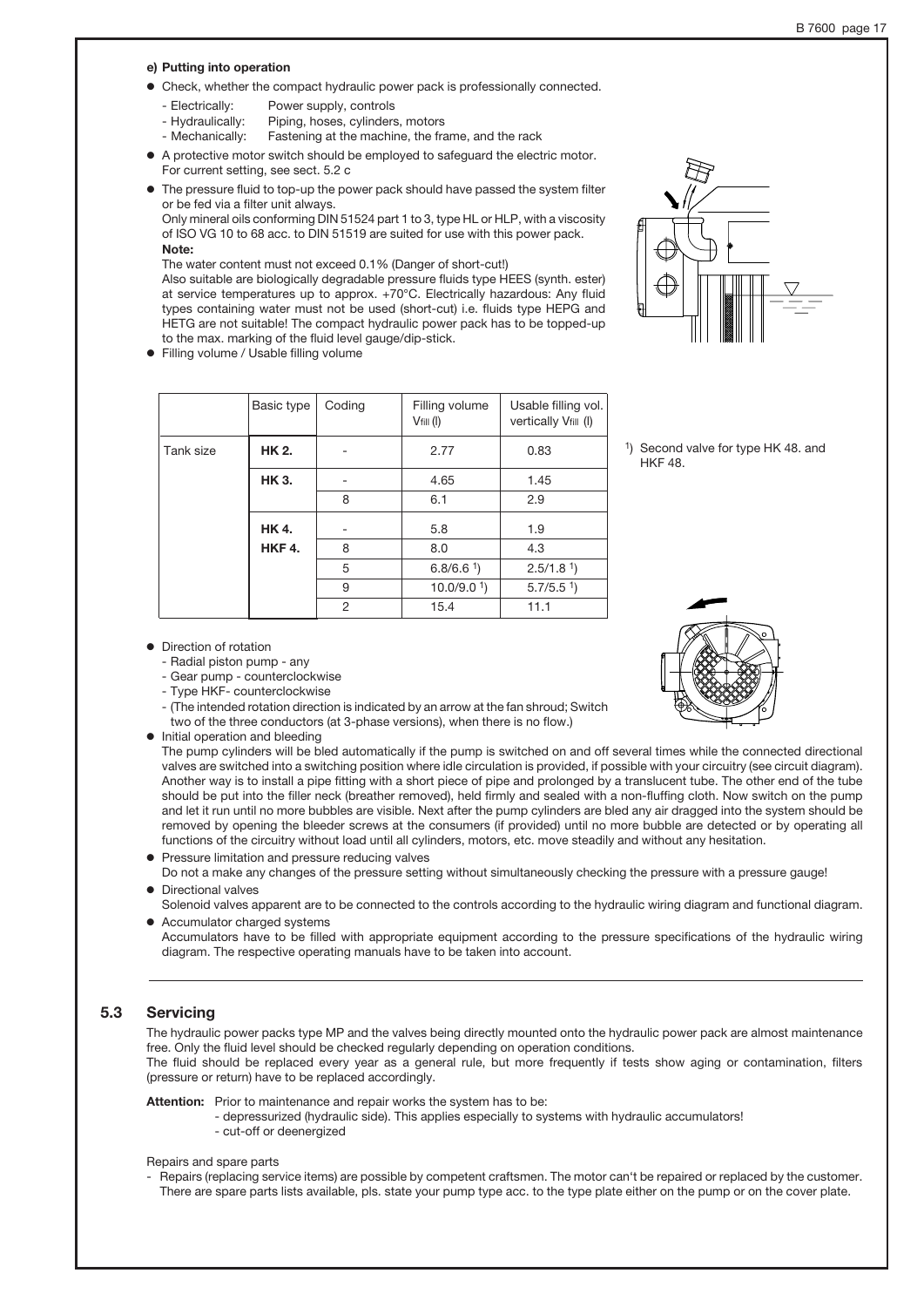# **6.** Additional information<br>6.1 Declaration of incorporation a

- 6.1 Declaration of incorporation according to Machinery Directive 2006/42/EC (see page 19)<br>6.2 Declaration of conformity according to Low-Voltage Directive 2006/95/EC (see page 20)
- 6.2 Declaration of conformity according to Low-Voltage Directive 2006/95/EC (see page 20)

### UL-compliant stators

The following stator types are UL-compliant. UL reference: E 68554 - HK 2.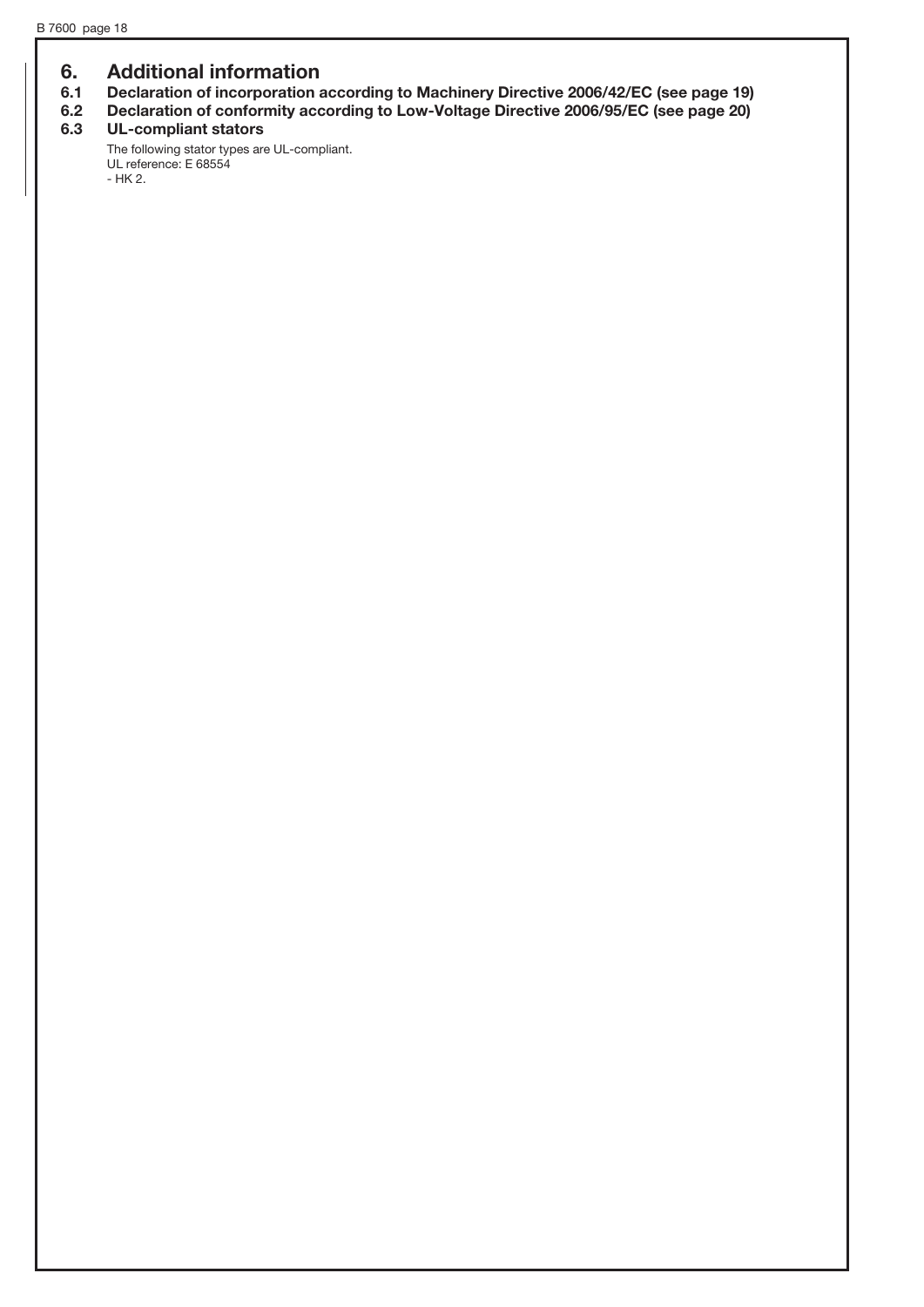#### HAWE Hydraulik SE



HAWE Hydraulik SE Postfach 80 08 04, D-81608 Munich, Germany

Munich, 01/07/2013

### Declaration of Incorporation within the meaning of the Machinery Directive 2006/42/ EC, appendix II, No.1 B

#### Compact hydraulic power pack type HK(L) and HKF acc. to our pamphlet D 7600-2, D 7600-3 and D 7600-4 (latest release)

is an incomplete machine (acc. to article 2g), which is exclusively intended for installation or assembly of another machinery or equipment.

The specific technical documents, necessary acc. to appendix VII B, were prepared and are transmittedin electronic form to the responsible national authority on request. Risk assesment and analysis are implemented according to appendix I of the Machinery Directive. The dept. MARKETING is authorized to compile the specific technical documents necessary acc. to appendix VII B

HAWE Hydraulik SE Dept. MARKETING Streitfeldstraße 25 D-81673 München

The following basic safety and health protection requests acc. to appendix 1 of below guideline do apply and are complied with:

DIN EN ISO 4413:2010 "Hydraulic fluid power – General rules and safety requirements for systems and their components"

We assume that the delivered equipment is intended for the installation into a machine. Putting in operation is forbidden until it has been verified that the machine, where our products shall be installed, is complying with the Machinery Directive 2006/42/ EC.

This Declaration of Incorporation is void, when our product has been modified without our written approval.

HAWE Hydraulik SE

9998 5909 00

8 5909 9998

i.A. Dipl.-Ing. A. Nocker (Produktmanagement)

Europäische Aktiengesellschaft (SE) • Sitz der Gesellschaft: München • USt ID Nr: DE180016108 • Registergericht München HRB 174760 Zertifiziert nach<br>Vorstand: Karl Haeusgen, Martin Heusser, Wolfgang Sochor, Markus Unterst Vorstand: Karl Haeusgen, Martin Heusser, Wolfgang Sochor, Markus Unterstein • Vorsitzender des Aufsichtsrats: Joachim Gommlich DIN EN ISO 9001 Hypo-Vereinsbank München, 1780008454 (BLZ 700 202 70), IBAN DE53 7002 0270 1780 0084 54, BIC HYVEDEMMXXX DIN EN ISO 14001 Commerzbank München, 150623700 (BLZ 700 400 41), IBAN DE56 7004 0041 0150 6237 00, BIC COBADEFFXXX Baden-Württembergische Bank, 2368049 (BLZ 600 501 01), IBAN DE90 6005 0101 0002 3680 49, BIC SOLADEST Bayerische Landesbank, 203693428 (BLZ 700 500 00), IBAN DE86 7005 0000 0203 6934 28, BIC BYLADEMMXXX